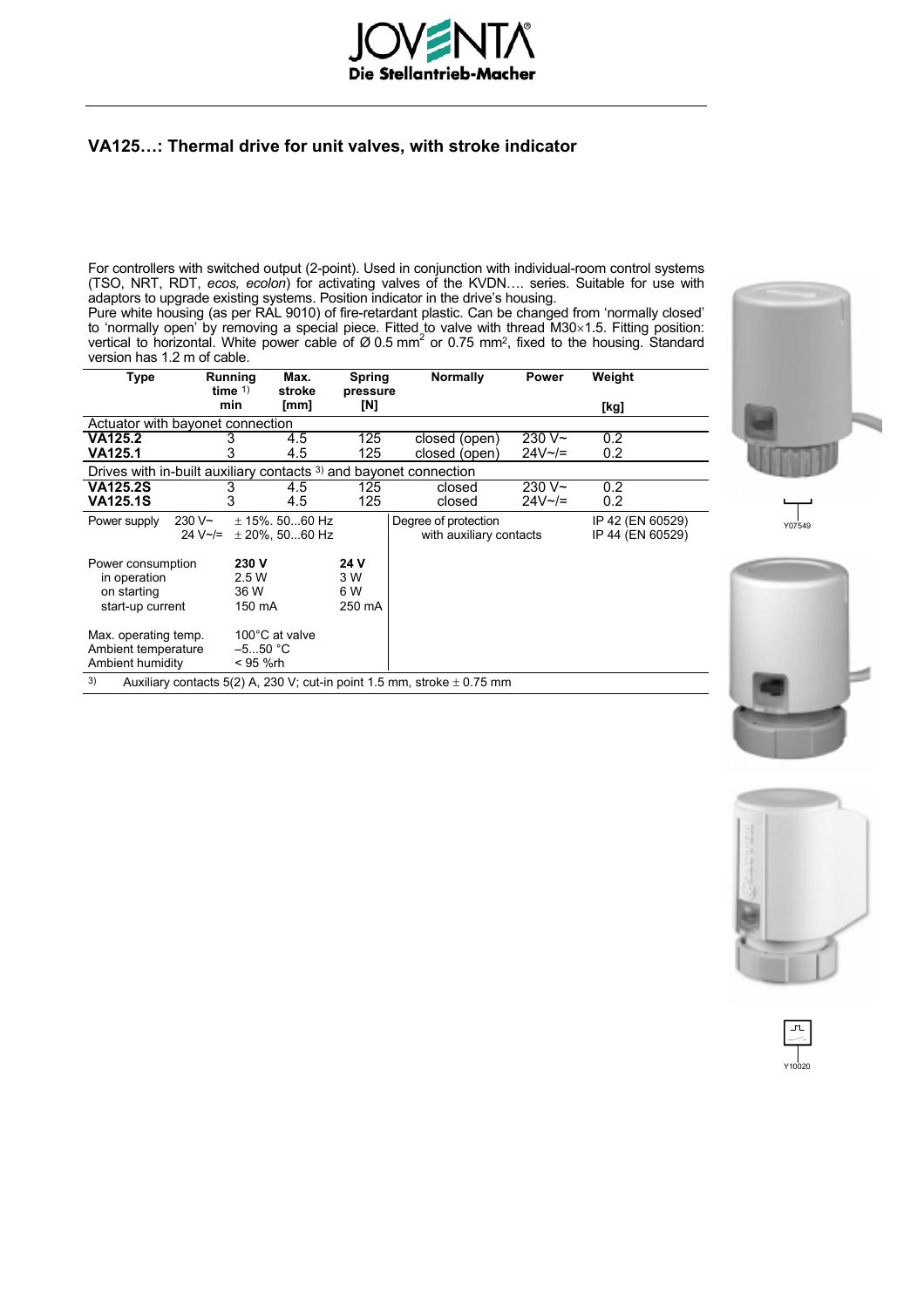

### **Operation**

The actuator has an electrically heated, overrun-proof expansion element which transfers its stroke direct to the valve. It works silently and requires no maintenance.

When the heating element is switched on from cold, the valve (after a warming-up time of about 1.3 minutes) starts to open and has performed 3 mm of stroke after approx. 1.7 minutes. The closing operation is symmetrical (with regard to time) to the opening operation: the expansion element cools down and the valve is closed by spring pressure. The drive's direction of operation can be changed by removing a special piece and then turning a screw.

'Normally closed' (factory setting):-

- Drive has power applied: valve with pushing plug (as types KVDN….), from closed to open.
- Drive has power applied: valve with hanging plug (as type KVDN….), from open to closed.

'Normally open' (piece removed):-

- Drive has power applied: valve with pushing plug (as type KVDN….), from open to closed.
- Drive has power applied: valve with hanging plug (as type KVDN....), from closed to open.

With a 'pulse-pause' clock signal, which effects a periodic open/close position, a quasi-continuous control system can be achieved with a cycle duration of 4 minutes. Permissible cycle duration: either < 4 min or > 12 min. Using the auxiliary contacts (which are available as an accessory and can be fitted later), a circulation pump or a heat counter, for instance, can be switched on.

The auxiliary contacts switch between 35% and 50% stroke. The rating for these auxiliary contacts is 3 A for ohmic load and 2 A for inductive load. The contacts close when the stroke reaches 35% or 50%.

### **Engineering and fitting notes**

Before choosing the switching contacts and the mains fuses, the inrush current of the heating element should be taken into account. To ensure that the given running time can be achieved, the voltage loss in the electric cables should not exceed 10%.

The way to change from 'normally closed' to 'normally open' is described . The position indicator shows which function has been set. When the red indicator is inserted in a black plastic piece, the 'normally closed' function is activated. When the red indicator is inserted in a white plastic piece, the 'normally open' setting is active.

On the 'normally closed' standard version, the valve can, in the event of a power failure, be opened by removing the drive. No tools should be used to fit the actuator to the valve: turning by hand is quite sufficient.

**Fitting outdoors.** If the devices are fitted outdoors, we recommend that additional measures be taken to protect them against the effects of the weather.

### **Standards and regulations**

The actuator is tested to the requisite standards and complies with the relevant EU regulations.

### **Additional technical data**

Rating of auxiliary switch when used with direct current: 4...30 V, 1...100 mA

| VA125.1,VA125.2          |                            | <b>VA125.1M</b>          |                            |
|--------------------------|----------------------------|--------------------------|----------------------------|
| Complies with:-          |                            | Complies with:-          |                            |
| Directive 73/23/EEC      | EN 60730-1/ EN 60730-2-14  | EMC directive 89/336/EEC | EN 61000-6-1/ EN 61000-6-2 |
| EMC directive 89/336/EEC | EN 61000-6-1/ EN 61000-6-2 |                          | EN 61000-6-3/ EN 61000-6-4 |
|                          | EN 61000-6-3/ EN 61000-6-4 |                          |                            |

### **Wiring diagram**





 $BN =$  brown  $BU = b$ lue  $BK = black$  $RD = red$ WH = white